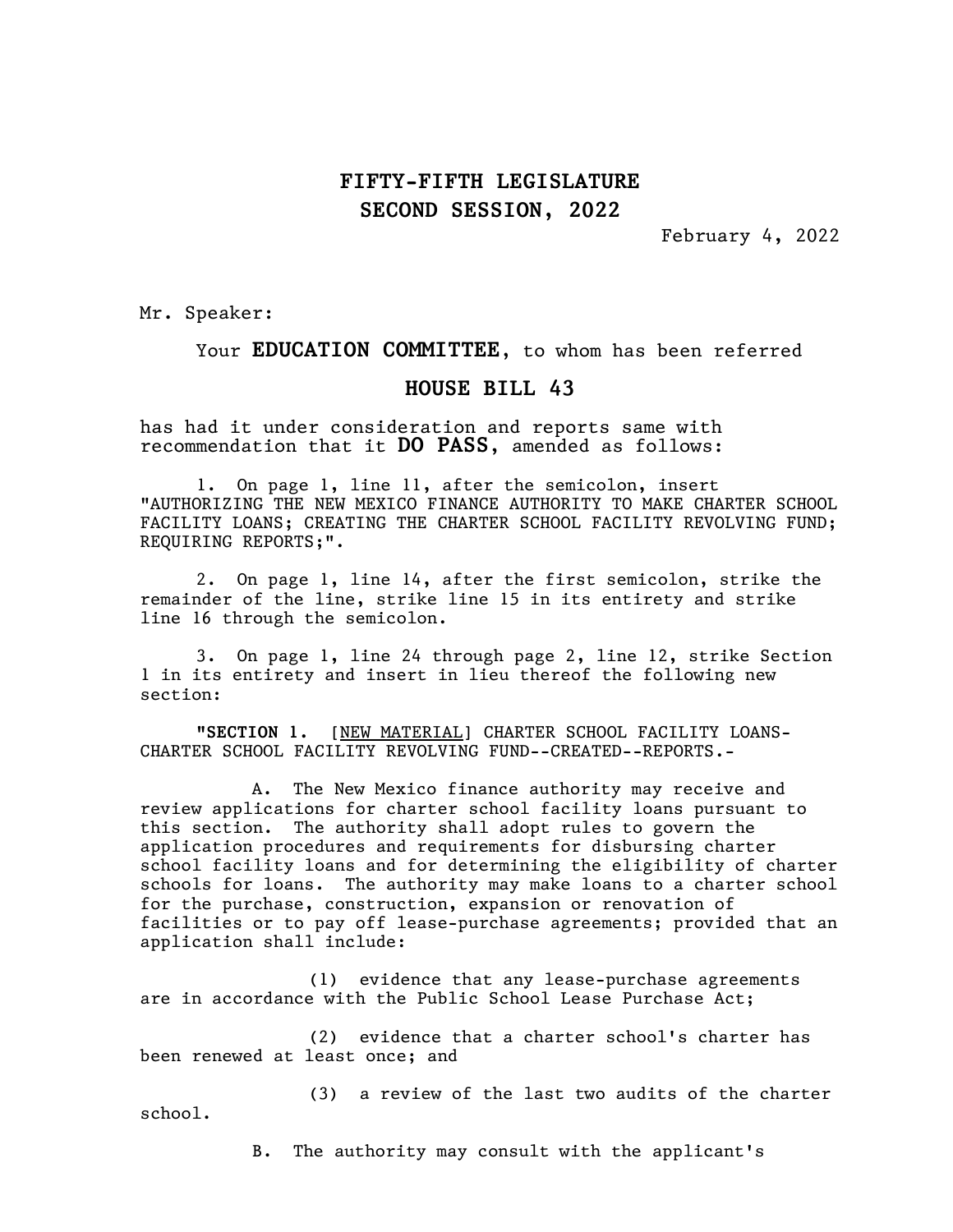## FIFTY-FIFTH LEGISLATURE SECOND SESSION, 2022

HEC/HB 43 Page 2

authorizer in evaluating applications; provided that a final determination shall be made solely by the authority.

C. Receipts from the repayment of principal or interest accrued on the charter school facility loans made and other fees or charges paid to the New Mexico finance authority in connection with charter school facility loans shall be deposited in the charter school facility revolving fund.

D. The "charter school facility revolving fund" is created within the New Mexico finance authority. The fund consists of appropriations, gifts, grants, donations and money otherwise accruing to the fund. The fund shall be administered by the authority as a separate account and may consist of such subaccounts as the authority deems necessary to carry out the purposes of the fund. The authority may establish procedures for administering the fund in accordance with the provisions of this section. Balances in the fund at the end of a fiscal year shall not revert to any other fund.

E. Money in the charter school facility revolving fund is appropriated to the New Mexico finance authority to make charter school facility loans and to pay the reasonably necessary administrative and other costs incurred by the authority in evaluating, processing, originating and servicing loans.

F. Money in the charter school facility revolving fund that is not needed for immediate disbursement, including money held in reserve, may be deposited or invested in the same manner as other funds administered by the New Mexico finance authority.

G. Prior to December 1, 2023 and each December 1 thereafter, the New Mexico finance authority shall submit a report to the New Mexico finance authority oversight committee. The report shall provide details regarding any loans made pursuant to this section.

H. The New Mexico finance authority may exercise any power provided to the authority in the New Mexico Finance Authority Act to assist in the administration of this section; provided that the power is consistent with the provisions of that act.".